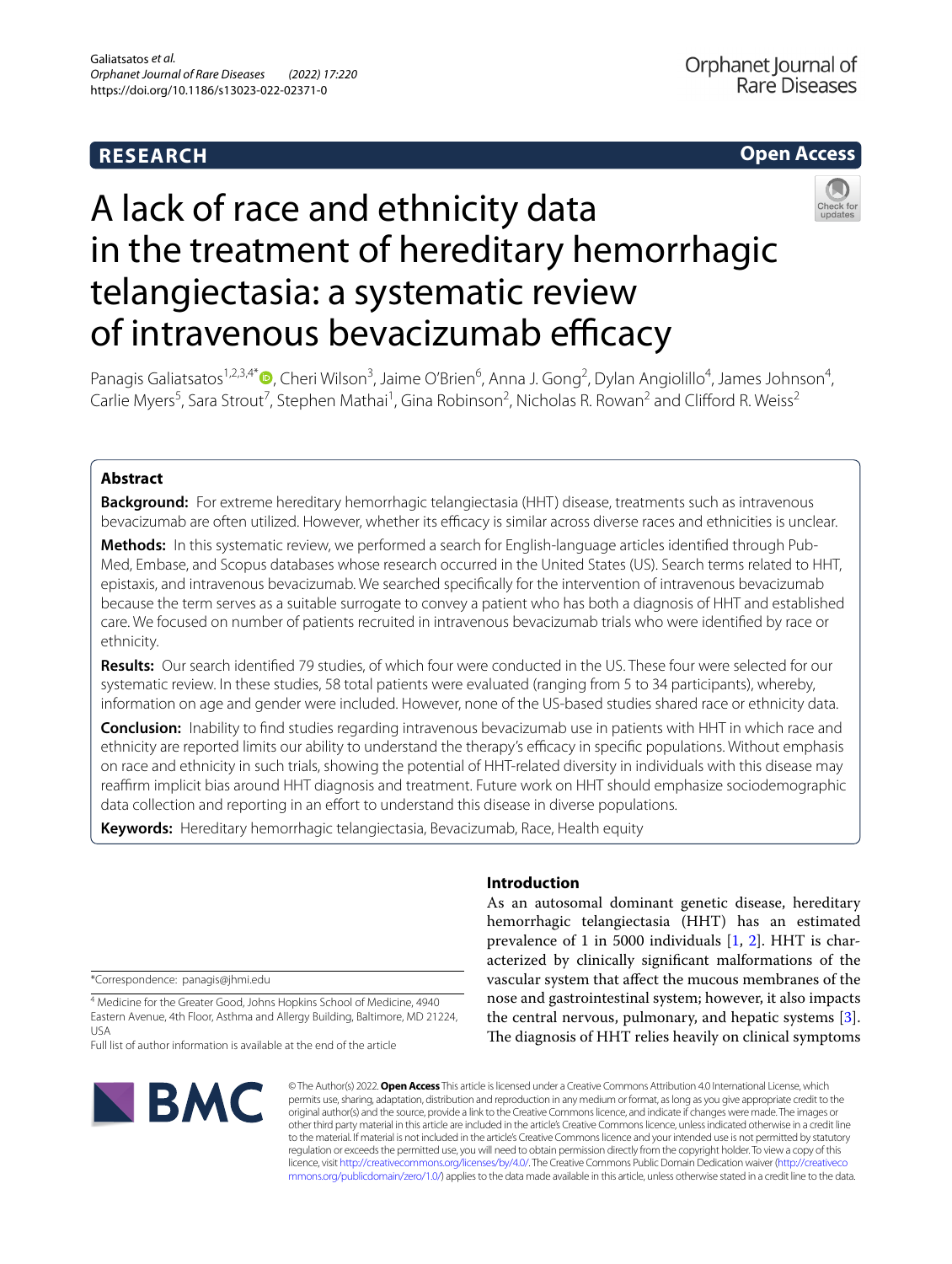of epistaxis and presence of vascular malformations, specifcally arteriovenous malformations (AVMs) and telangiectasias [[2\]](#page-4-1). Despite the presence of these symptoms, HHT is still difficult to diagnosis, often delayed are missed altogether  $[4]$  $[4]$ . If the diagnosis is confirmed, a variety of clinical care, screenings, and potential local or systemic interventions are allocated to the patient in an effort to curb the dire impact of AVMs. However, while these HHT-related clinical services are vital, it is unclear if there are diferences in receipt and/or outcomes in HHT patients across diverse sociodemographic factors, similar to many common pathologies, specifcally in the United States [\[5](#page-4-4)[–7](#page-4-5)]. Or does the rarity of the disease behave in an ability to control contextual factors from infuencing patient outcomes resulting in signifcant differences and potential disparities? Therefore, evaluating HHT-related therapy in diverse patient populations in the United States should be made a priority to determine if such diferences and disparities exist.

The aim of this study was to perform a systematic review of patients diagnosed with HHT who received intravenous bevacizumab to reduce HHT-related bleeding and describe their outcomes based on race and ethnicity. We chose to evaluate intravenous bevacizumab, as this therapeutic is reserved for severe HHT-related disease [[2](#page-4-1)]. Hence, we considered it a reasonable surrogate to ensure that study patients were both diagnosed with HHT and managed by HHT-themed centers. Studies identifed in our search would then enable us to identify whether gaps are present in patient representation based on sociodemographic variables.

#### **Methods**

#### **Data sources**

We performed a search for English-language articles in PubMed, Embase, and Scopus databases that encompassed the years 2000 to 27 July 2021 using the PICO framework  $[8]$  $[8]$ . We examined specifically the intervention of intravenous bevacizumab as a surrogate to convey that patients had both a diagnosis of HHT and established care. Search terms are available to review in the Additional fle [1](#page-4-7).

# **Eligibility criteria**

Studies were included if they explicitly examined the efects of intravenous bevacizumab use on HHT-related bleeding and reported data characterizing each participant's race and/or ethnicity. We aimed for studies that occurred in the United States, where race and ethnicity are consistently found to be associated with variation in health outcomes [[9\]](#page-4-8). Case reports (reporting of only one patient) were excluded. We excluded studies that did not specify how bevacizumab was administered (e.g., intranasal or intravenous), and we also excluded animal studies.

#### **Study identifcation**

Three team members (PG, DA, JJ) finalized the research criteria, and two (DA, JJ) reviewed all titles and abstracts identifed from the search strategy. Two individuals (DA, JJ) reviewed the full texts, and a third (PG) confrmed the inclusion or exclusion of a study.

#### **Data extraction**

Data collected from each paper included number patients, severity of HHT-related disease, time span of the study, and, when available, timing of HHT diagnosis and HHT-related complications in the patients. Additional variables extracted included age, gender, and race and/or ethnicity.

# **Outcome measures**

We focused on number of patients recruited into intravenous bevacizumab trials who were identifed by race or ethnicity. Secondary outcomes explored patient outcomes, categorized by race and ethnicity.

# **Data synthesis and analysis**

We examined the following comparisons in regard to intravenous bevacizumab treatment for HHT-related epistaxis: number of patients recruited by race and ethnicity with outcomes characterized by diferences in race or ethnicity.

### **Qualitative analysis**

We used a narrative summary approach in our description of study characteristics and variation in quality indicators among identifed studies. Further, we evaluated how these factors might afect our understanding of HHT diagnosis in the identifed studies included in this review.

# **Results**

# **Study selection**

The search identified 79 studies of possible relevance. Of these studies, four adhered to the predefned selection criteria and were included for review. Studies were evaluated for publication bias. Figure [1](#page-2-0) shows the results of the search strategy as well as reason for study selection removal.

### **Study description**

Four studies were from North America (United States) and totaled 58 patients (ranging from 5 recruited patients to 34) who were administered intravenous bevacizumab for HHT that had contributed to refractory anemia as a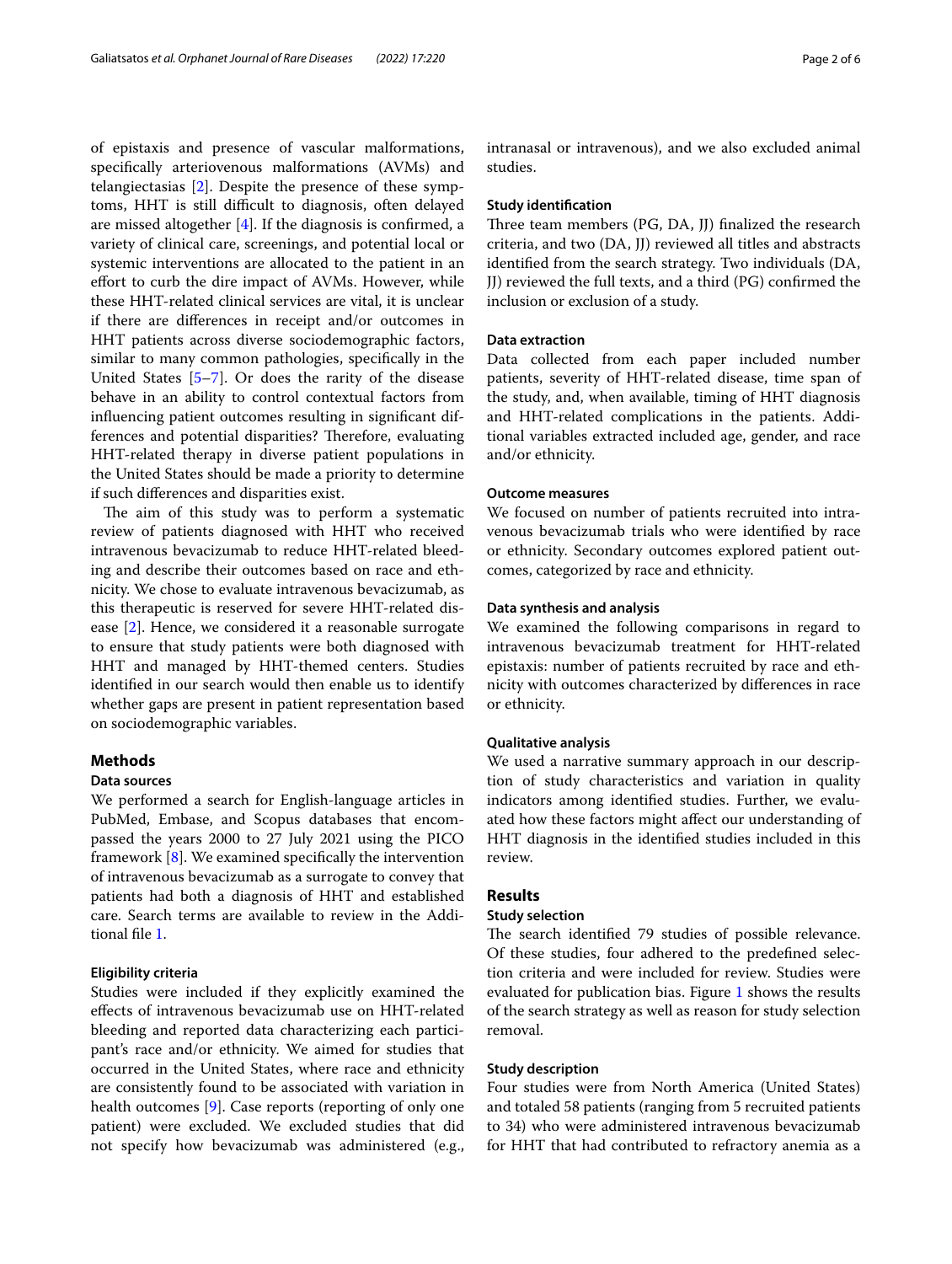

<span id="page-2-0"></span>result of epistaxis or gastrointestinal bleeding [[10](#page-4-9)[–13](#page-4-10)]. Thompson et al  $[10]$  published a prospective, openlabel, non-comparative study at a single institution from 2012 to 2013 for the treatment of severe epistaxis. Iyer et al  $[11]$  conducted a retrospective study in which they reviewed charts of patients who received intravenous bevacizumab from 2013 to 2017 at a single institution. In that study, 15 patients had severe epistaxis, 4 had severe gastrointestinal bleeding, and 15 had both [[11](#page-4-11)]. Epperla et al  $[12]$  $[12]$  reviewed the charts of patients who received treatment from 2009 to 2014 at a single institution for epistaxis (4 patients) and gastrointestinal bleeding (1 patient). Al-Samkari et al [\[13](#page-4-10)] conducted a retrospective analysis of patients with severe epistaxis (3 patients), gastrointestinal bleeding (2 patients), or both (8 patients) at a single institution from 2015 to 2018.

Outcomes measured included severity of epistaxis [\[10](#page-4-9), [11,](#page-4-11) [13](#page-4-10)], quality of life [\[10,](#page-4-9) [11\]](#page-4-11), monitoring of hemoglobin [[10,](#page-4-9) [12](#page-4-12), [13](#page-4-10)], monitoring of packed red blood cell transfusions [\[10,](#page-4-9) [12\]](#page-4-12), monitoring of iron infusions [\[13\]](#page-4-10), and number of hospitalizations. [\[12](#page-4-12)]

#### **Sociodemographic variables**

All four HHT studies reported age and gender in regard to the efficacy of intravenous bevacizumab. The median age range for the patients in the four studies was 61 years (range, 46–67 years) [[10](#page-4-9)], 63 (range, 57–72 years) [\[11](#page-4-11)], 54 (range, 43–61 years) [[12](#page-4-12)], and 60 (range, 49–81 years) [[13\]](#page-4-10). Of all 58 patients recruited for these four studies, 30 (52%) were female: 3 (50%) [\[10](#page-4-9)], 21 (62%) [[11\]](#page-4-11), and 6  $(46%)$  [\[13](#page-4-10)]. One study had only male patients. [\[12\]](#page-4-12)

Two studies conducted genetic mutation analysis related to HHT  $[11, 13]$  $[11, 13]$  $[11, 13]$  $[11, 13]$ . Iyer et al  $[11]$  $[11]$  conducted genetic mutation analysis in 20 of their 34 participants, and Al-Samkari et al [[13\]](#page-4-10) conducted the analysis in 5 of their 13 participants.

None of the four studies reported race or ethnicity in their findings. Epperla et al  $[12]$  $[12]$  mentioned that race information was collected, but it was not reported in the patients' sociodemographic.

# **Discussion**

In this systematic review of intravenous bevacizumab for patients with established HHT, we identifed a signifcant gap in presenting sociodemographic variables that identify race and ethnicity of each participant. Though we noted an emphasis on participant gender and age, as well as genetics and genotypes, in the studies reviewed, the lack of racial and ethnicity information should sound an alarm around the context of health equity's role in the management of patients with HHT. Further, the infuence of genes in health and health outcomes is known to be afected by nonbiological factors that create various and unique phenotypes in patients seeking medical care. Without factors of race and ethnicity captured in these studies, the benefts to HHT phenotypes from such interventions will remain unclear, resulting in a signifcant barrier to creating more precise medical therapies.

With rare genetic diseases, sociodemographic variables may not receive as much focus as the genes that cause the disease itself. However, if such attention is not emphasized, it will be impossible to understand how diferent populations are impacted by the genetic disorders. Disparities in health status, especially in the United States, are largely the result of longstanding, pervasive discrimination that is based on race and ethnicity  $[14]$  $[14]$ . In the case of common noncommunicable chronic diseases, minority populations identifed by race and ethnicity continue to have poorer health outcomes than other populations, even given similar sociodemographic variables, despite substantial advancements in medical therapies for these diseases (e.g., heart failure, diabetes)  $[15]$  $[15]$ . These inequities have historically been an issue in clinical research owing to a lack of diversity in subject population recruitment for treatment studies [\[16](#page-4-15)] and non-reporting of sociodemographic factors  $[17]$  $[17]$ . Both of these deficiencies have the potential to delay, disrupt, or disable minority populations from obtaining the proper medical diagnosis and efective treatment.

Clinical trials in the United States have been cited previously for their lack of racial and ethnic diversity [[18](#page-5-0), [19\]](#page-5-1). As such, a signifcant proportion of Americans may be exposed to intervention untested in their populations. In response to this dearth of diversity, the National Institutes of Health in the United States mandated the inclusion of minority populations, a mandate aimed to promote fairness in the research process and inclusiveness [[20,](#page-5-2) [21](#page-5-3)]. While this mandate likely played a crucial role as a catalyst, health diferences and disparities experienced by minority patients persist [[20\]](#page-5-2). To assure interventions are efective for all patients across diverse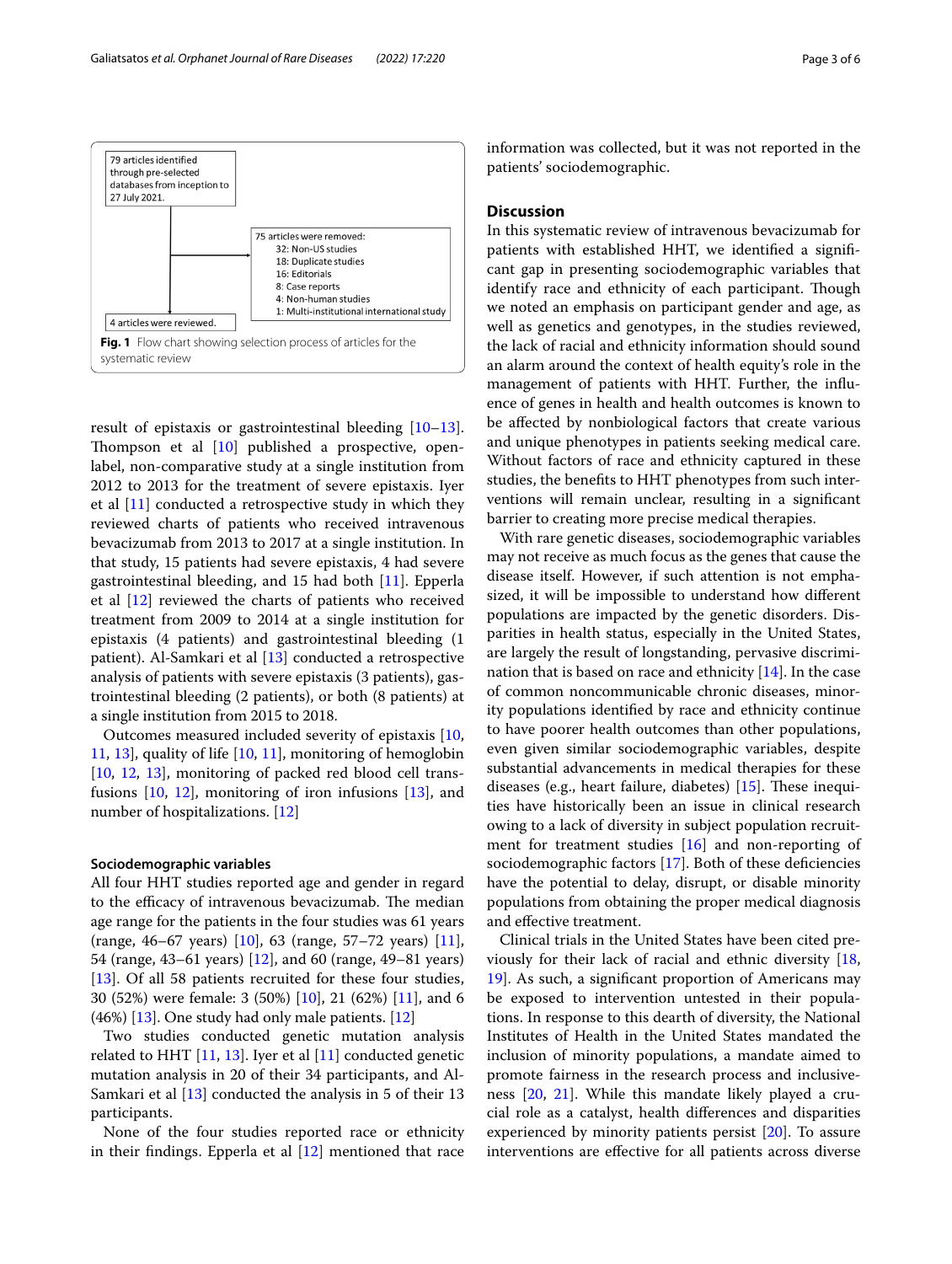populations, research is needed that is group-specifc or subgroup-reviewed  $[22]$  $[22]$  $[22]$ . Therefore, at a time where patients are encouraged in making treatment decisions along with their clinicians, it may not be surprising that hesitation is often seen in patients where there is a defcit in appropriate information needed to answer patient questions regarding treatment outcomes on similar persons [\[23](#page-5-5)]. As advancements are made in the treatment of patients with HHT-related complications, it will be unclear if all HHT patients will beneft equally. We emphasized that HHT diagnosis may be both underrepresented and delayed. However, we cannot be certain how such factors afect HHT-related outcomes across a diverse patient population in the absence of race and ethnicity data. Further, the lack of information related to race and ethnicity in these studies of intravenous bevacizumab, a treatment reserved for severe HHT cases, spotlights such a moral and ethical concern.

A potential concern for HHT and its impact on diverse populations may also reside in its ability to diagnose the disease itself. To assist clinicians in the diagnosis of HHT, the Curacao Criteria were established in 2000. These criteria focus on epistaxis, family history of HHT, presence of AVMs on organs, and telangiectasias [\[24\]](#page-5-6). Telangiectasia lesions usually appear during adulthood and are commonly seen on mucous membranes, as well as on the face and distal extremities  $[3]$  $[3]$ . These telangiectasias represent AVMs of the dermal microvasculature, which explains their tendency to bleed. The telangiectasias are dark red in color and at times are raised. The emphasis of the Curacao Criteria to rely on fndings of telangiectasia may raise concern in individuals with darker skin, in whom identifying telangiectasias may be more difficult. Depending on visual appearance would be in accordance with racial disparities seen in dermatological disorders and medical measurements that rely on skin pigmentation [[25,](#page-5-7) [26](#page-5-8)], and could delay HHT diagnosis in certain patient populations. Delayed diagnosis may cause a delay in treatment, confounding the potential impact of HHTrelated therapies in specific demographics. Therefore, investigating whether certain populations are disproportionately impacted by HHT-related treatment is a logical extension to investigate HHT-related diference, and potential disparities.

Emphasizing race and ethnicity may also provide an additional beneft regarding concerns around potential bias with the diagnosis of HHT. The tendency for stereotype-confrming thoughts to occur outside conscious awareness is known as implicit bias [[27\]](#page-5-9). Just as implicit bias has found its way into medical practice, education, and publications before [[28\]](#page-5-10), it may have also established an unwanted presence in the diagnosis of HHT. Among the studies that our search identifed, classifcation by country of origin showed that many were from nations composed predominantly of pale skin, White persons (United States, France, Denmark) and had established HHT-related databases for monitoring their patients. In contrast, in countries with dark-skinned persons, HHT diagnoses continue to be discussed as novel case reports  $[29, 30]$  $[29, 30]$  $[29, 30]$  $[29, 30]$  $[29, 30]$ . The implicit bias may come from the need for a clinical diagnosis of HHT to rely on family history and mucosal and/or dermatological fndings, as previously mentioned [\[2](#page-4-1)]. If HHT is a disease that is underreported in its diagnosis [[2](#page-4-1)], the underreporting is likely worse in some populations than in others. This disparity may manifest as a delay in diagnosis and a delay or even failure to treat with a drug such as intravenous bevacizumab. This undertreatment would, in turn, limit our ability to understand the therapy's efficacy in diverse populations.

The implicit bias in HHT diagnosis may be present for several reasons. For instance, in regard to dermatological fndings and diseases such as in melanoma, minority populations often present later than non-minority populations and have late-stage complications [[31](#page-5-13)[–33](#page-5-14)]. Although many reasons may account for this health disparity (e.g., access to care), physician awareness of the disease and difculty in physical exam fndings due to the lack of inclusive data available may contribute substantially [[34](#page-5-15)]. A lack of disease awareness may also contribute to unknown family histories of HHT. Without knowledge of family history, clinical diagnosis of this genetic disease can be much more difficult. However, even with the potential for such implicit bias to create disparities in the diagnosis of HHT, it is unclear if underdiagnosis in certain populations results in variable efficacy of HHT-related therapies based on race and ethnicity because these variables are not reported in such clinical trials.

There are a several limitations to address. First, limiting to only the United States for intravenous bevacizumab outcomes in HHT resulted in excluding many studies coming from HHT centers throughout the world. However, this was a decision in an effort to review the sociodemographic variable of race, a complex and multidimensional construct, as defned by standards set forth in the United States health services [\[35](#page-5-16)]. Second, we focused on intravenous bevacizumab only, which in of itself is often seen as a therapeutic of "last resort" for HHT-related complications. Therefore, the notion of race in HHT studies in the United States may be well recorded in other HHT-related interventions and trials, warranting exploration. Finally, there are contextual-level sociodemographic variables that impact health outcomes (e.g. neighborhood poverty levels) that were not explored in this review and are known to have an efect on the weight of race and its infuence on health outcomes. Further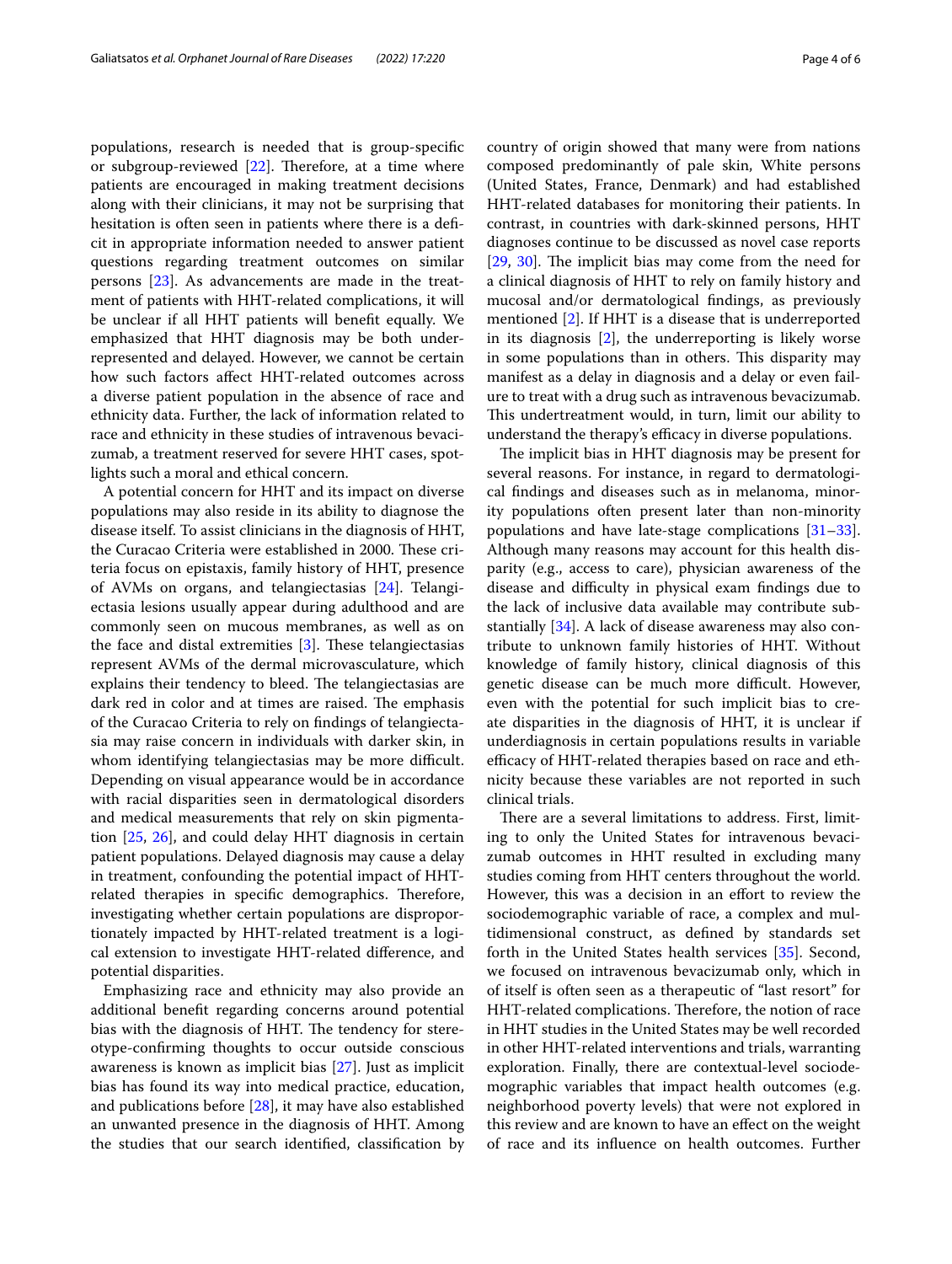explorations are warranted in such future reviews for HHT studies.

# **Conclusion**

The inability to find studies on the efficacy of intravenous bevacizumab that include data on patient race and ethnicity is concerning for the ability to identify and ameliorate potential health equity gaps. Further, without emphasis on race and ethnicity in such trials, showing the potential of HHT-related diversity in individuals with this disease may reaffirm implicit bias around HHT diagnosis and resulting treatment. Therefore, an emphasis must be placed on ensuring that HHT treatment centers and databases capture all sociodemographic variables from the patients they care for, and share such data when reporting research outcomes and fndings. We stress the importance of the structural and institutional inequities that have become inherently intertwined with health outcomes in genetic diseases in an attempt to combat the pervasive history of pathologizing minority groups via a fxed focus on genetic expression alone. Only then can we identify HHT-related disparities and work collaboratively to mitigate them.

#### **Abbreviations**

AVM: Arteriovenous malformation; HHT: Hereditary hemorrhagic telangiectasia.

# **Supplementary Information**

The online version contains supplementary material available at [https://doi.](https://doi.org/10.1186/s13023-022-02371-0) [org/10.1186/s13023-022-02371-0](https://doi.org/10.1186/s13023-022-02371-0).

<span id="page-4-7"></span>**Additional fle 1.** Terms used for performing systematic review.

#### **Acknowledgements**

Not applicable.

#### **Author contributions**

All authors assisted in the review of the manuscript and editing, as well as the conceptualization of the project. DM and JJ and PG performed the systematic review. CW and JOB provided insight into the ethics of the fndings. AJG and CM and SS assisted in reviewing the data. SM, GR, NR, and CW all contributed in oversight of the manuscript. All authors read and approved the fnal manuscript.

#### **Funding**

Not applicable as no funding was provided for this project.

#### **Availability of data and materials**

Being a systematic review, all studies included are cited and can be found publicly. Our algorithm for the systematic review can be found in the manuscript; additional information can be provided by request to the corresponding author.

## **Declarations**

**Ethics approval and consent to participate** Not applicable.

#### **Consent for publication**

Not applicable.

# **Competing interests**

The authors declare that they have no competing interests.

#### **Author details**

<sup>1</sup> Division of Pulmonary and Critical Care Medicine, Johns Hopkins School of Medicine, Baltimore, MD, USA. <sup>2</sup>The Center of Clinical Excellence for Hereditary Hemorrhagic Telangiectasias at the Johns Hopkins Hospital, Baltimore, MD, USA. <sup>3</sup> Office of Diversity, Inclusion, and Health Equity, Baltimore, MD, USA.<br><sup>4</sup> Medicine for the Greater Good, Johns Hopkins School of Medicine, 4940. Medicine for the Greater Good, Johns Hopkins School of Medicine, 4940 Eastern Avenue, 4th Floor, Asthma and Allergy Building, Baltimore, MD 21224, USA. 5 Division of Anesthesiology and Critical Care Medicine, Johns Hopkins School of Medicine, Baltimore, MD, USA. <sup>6</sup> Albert Gnaegi Center for Health Care Ethics, Saint Louis University, Saint Louis, MO, USA. <sup>7</sup> Department of Pharmacy, Johns Hopkins Hospital, Baltimore, MD, USA.

#### Received: 16 December 2021 Accepted: 29 May 2022 Published online: 13 June 2022

### **References**

- <span id="page-4-0"></span>1. Dakeishi M, Shioya T, Wada Y, et al. Genetic epidemiology of hereditary hemorrhagic telangiectasia in a local community in the northern part of Japan. Hum Mutat. 2002;19(2):140–8.
- <span id="page-4-1"></span>2. Faughnan ME, Mager JJ, Hetts SW, et al. Second international guidelines for the diagnosis and management of hereditary hemorrhagic telangiectasia. Ann Intern Med. 2020;173(12):989–1001.
- <span id="page-4-2"></span>3. Li S, Wang SJ, Zhao YQ. Clinical features and treatment of hereditary hemorrhagic telangiectasia. Medicine (Baltimore). 2018;97(31): e11687.
- <span id="page-4-3"></span>4. Pierucci P, Lenato GM, Suppressa P, et al. A long diagnostic delay in patients with Hereditary Haemorrhagic Telangiectasia: a questionnairebased retrospective study. Orphanet J Rare Dis. 2012;7:33.
- <span id="page-4-4"></span>5. Golden SH, Joseph JJ, Hill-Briggs F. Casting a health equity lens on endocrinology and diabetes. J Clin Endocrinol Metab. 2021;106(4):e1909–16.
- 6. Islami F, Miller KD, Siegel RL, Fedewa SA, Ward EM, Jemal A. Disparities in liver cancer occurrence in the United States by race/ethnicity and state. CA Cancer J Clin. 2017;67(4):273–89.
- <span id="page-4-5"></span>7. Graham G. Disparities in cardiovascular disease risk in the United States. Curr Cardiol Rev. 2015;11(3):238–45.
- <span id="page-4-6"></span>8. Schardt C, Adams MB, Owens T, Keitz S, Fontelo P. Utilization of the PICO framework to improve searching PubMed for clinical questions. BMC Med Inform Decis Mak. 2007;7:16.
- <span id="page-4-8"></span>9. In: Baciu A, Negussie Y, Geller A, Weinstein JN, eds. *Communities in Action: Pathways to Health Equity.* Washington (DC) 2017.
- <span id="page-4-9"></span>10. Thompson AB, Ross DA, Berard P, Figueroa-Bodine J, Livada N, Richer SL. Very low dose bevacizumab for the treatment of epistaxis in patients with hereditary hemorrhagic telangiectasia. Allergy Rhinol (Providence). 2014;5(2):91–5.
- <span id="page-4-11"></span>11. Iyer VN, Apala DR, Pannu BS, et al. Intravenous bevacizumab for refractory hereditary hemorrhagic telangiectasia-related epistaxis and gastrointestinal bleeding. Mayo Clin Proc. 2018;93(2):155–66.
- <span id="page-4-12"></span>12. Epperla N, Kapke JT, Karafn M, Friedman KD, Foy P. Efect of systemic bevacizumab in severe hereditary hemorrhagic telangiectasia associated with bleeding. Am J Hematol. 2016;91(6):E313-314.
- <span id="page-4-10"></span>13. Al-Samkari H, Kritharis A, Rodriguez-Lopez JM, Kuter DJ. Systemic bevacizumab for the treatment of chronic bleeding in hereditary haemorrhagic telangiectasia. J Intern Med. 2019;285(2):223–31.
- <span id="page-4-13"></span>14. Sankar P, Cho MK, Condit CM, et al. Genetic research and health disparities. JAMA. 2004;291(24):2985–9.
- <span id="page-4-14"></span>15. Egede LE. Race, ethnicity, culture, and disparities in health care. J Gen Intern Med. 2006;21(6):667–9.
- <span id="page-4-15"></span>16. Niranjan SJ, Martin MY, Fouad MN, et al. Bias and stereotyping among research and clinical professionals: Perspectives on minority recruitment for oncology clinical trials. Cancer. 2020;126(9):1958–68.
- <span id="page-4-16"></span>17. Loree JM, Anand S, Dasari A, et al. Disparity of race reporting and representation in clinical trials leading to cancer drug approvals from 2008 to 2018. JAMA Oncol. 2019;5(10): e191870.